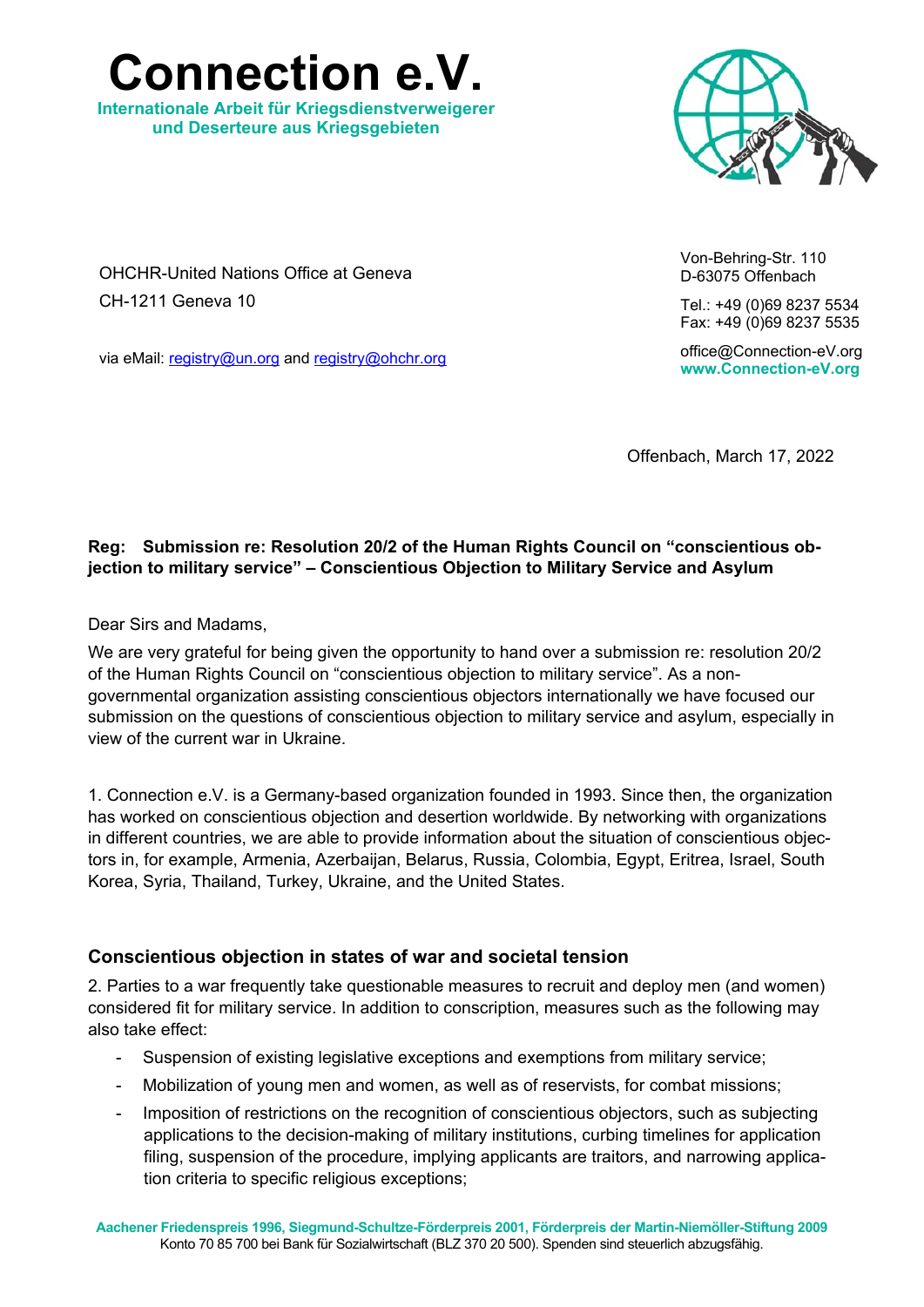- Increasing the threat of sanctions and the severity of punishment for desertion or draft evasion;
- Recruitment of children and adolescents;
- Unlimited military service a 'stop-loss order';
- Denial of conscientious-objection application rights to soldiers and reservists.

3. Furthermore, recruits and soldiers face a highly polarized society, which generally knows only friends and enemies. In such an atmosphere, individuals who do not conform to this pattern are excluded or perceived as enemies of society. The interactions between government, military or non-state armed groups and society increase. As a result, men and women who evade military service, declare their conscientious objection, or desert are regarded as political opposition and stigmatized as traitors.

4. Men and women who evade military service, declare their conscientious objection or desert in the face of persecution or the threat of prosecution, frequently go into hiding or seek protection in other countries. However, as a rule, this kind of persecution or prosecution is not deemed to be a criterion for determining refugee status under the 1951 Convention; mainly because – it is argued – it constitutes only a prosecution of the offence (i.e. the act of draft evasion or desertion) rather than political persecution, which is directed at the person. Such a stance ignores the question of conscience and, in the light of legal developments, cannot be accepted any longer.

## **Absolute, partial or selective objection**

5. Both the Human Rights Committee and the UN Human Rights Council have recognised the right of conscientious objection to military service as part of the right to freedom of thought, conscience and religion enshrined in Article 18 of both the Universal Declaration on Human Rights and the International Covenant on Civil and Political Rights (UN Human Rights Council, resolution 24/17 (A/HRC/24/17) September 27, 2013).

6. Under Article 18(1) of the Covenant, which covers both the right to freedom of thought, conscience and religion, and the right to manifest one's religion or belief, is non-derogable even during times of national emergency threatening the life of the nation.

7. Furthermore, the European Court of Human Rights, which monitors compliance with the European Convention on Human Rights (ECHR), stated in a decision of the Grand Chamber in the case of Bayatyan v. Armenia "that opposition to military service, where it is motivated by a serious and insurmountable conflict between the obligation to serve in the army and a person's conscience or his deeply and genuinely held religious or other beliefs, constitutes a conviction or belief of sufficient cogency, seriousness, cohesion and importance to attract the guarantees of Article 9 (ECHR)" (application no. 23459/03), which protects the freedom of thought, conscience and religion.

8. Decisions to evade military service, to declare conscientious objection or to desert are most frequently taken under conditions of war or societal tensions and result from specific personal and social situations. Quite often, these decisions do not include a general and principled objection to deployment of any kind. However, they may constitute the initial stage of such a decision-making process. Even a selective or partial objection is based on a conviction that rejects participation in an armed mission and the use of weapons.

9. The motives of men and women who evade military service, declare their conscientious objection or desert, do not invariably meet the frequently invoked motivational premise required for recognition as conscientious objectors, viz. the rejection of *any* war and use of arms. However, their decision originates from a deep-seated conviction precisely because it is based on personal experience and has grown from observations of the social environment or warfare.

10. In its Guidelines on International Protection No. 10 the UNHCR states that "Conscientious objection to military service refers to an objection to such service which 'derives from principles and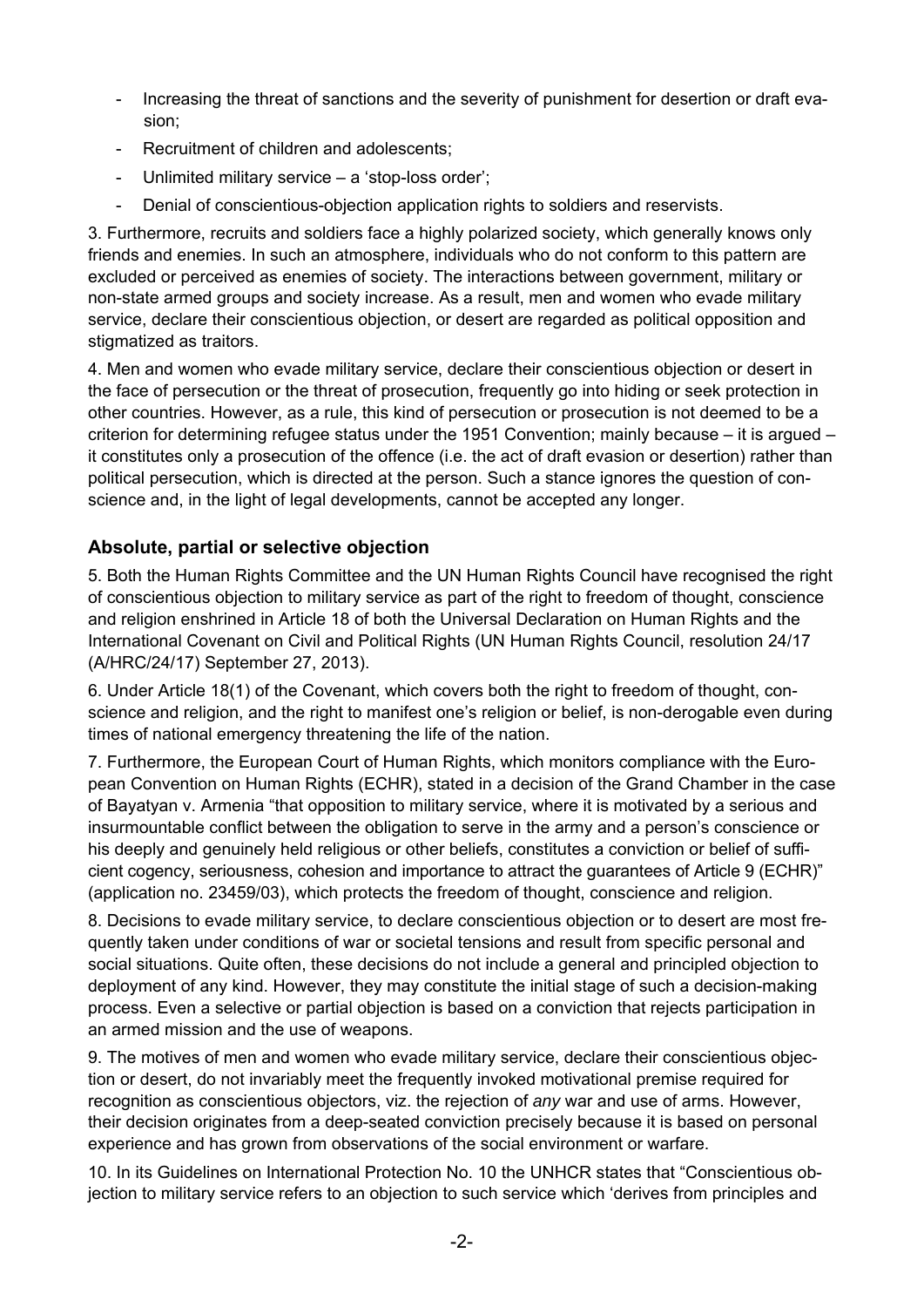reasons of conscience, including profound convictions, arising from religious, moral, ethical, humanitarian or similar motives.' Such an objection is not confined to absolute conscientious objectors [pacifists], that is, those who object to any use of armed force or participation in any wars. It also encompasses those who believe that 'the use of force is justified in some circumstances but not in others, and that therefore it is necessary to object in those other cases' [partial or selective objection to military service]. A conscientious objection may develop over time, and thus volunteers may at some stage also raise claims based on conscientious objection, whether absolute or partial." (HCR/GIP/13/10/Corr. 1, November 12, 2014, Point 3).

11. The Advocate General of the European Court of Justice, Eleanor Sharpston, stated on November 11, 2014 that "the term 'conscientious objection' has more than one meaning. It is understood to cover pacifists (such as Quakers) where the objection to military action is absolute. (53) It may also refer to persons who object to a particular conflict on legal, moral or political grounds or who object to the means and methods used to prosecute that conflict." (European Court of Justice, C-472/13, Point 53).

12. We therefore deem it necessary to expand the definition of conscientious objection under the International Declaration of Human Rights and the International Covenant on Civil and Political Rights to include selective or partial objection to military service.

# **Objection to internationally condemned wars and acts**

13. In the Rome Statute, international criminal law stipulates that crimes against peace, war crimes, crimes against humanity or acts contrary to the purposes and principles of the United Nations be prosecuted through the International Criminal Court. Governments and non-state armed groups are required to adhere to international and war law in cases of armed conflicts.

14. Refugee-protection claims of individuals who evade military service, declare their conscientious objection or desert and are subjected to persecution, may also be associated with objections to a specific armed conflict or the means and methods of warfare. The initial objection refers to the unlawful use of force [*jus ad bellum*], while the latter refers to the means and methods of warfare as regulated by international humanitarian law [*jus in bello*] as well as to international human rights and international criminal law. Both of these objections refer to enforced participation in conflict activities that the applicants consider to contravene basic rules of human conduct.

15. For instance, Article 9 2.(e) of the Qualification Directive of the European Union states that persons claiming refugee status (applicants) be protected from performing military service in a conflict associated with crimes or acts within the scope of crimes against international law. (Directive 2011/95/EU). This can be considered as an implementation of international law.

16. As borne out by claim-examination practice, refugee claims originating from this group of persons are required to meet exacting standards. In particular, the applicant is required to prove that there is a reasonable likelihood of being forced to participate in crimes against international law. The UNHCR, for instance, defines this as follows: "Where the applicant's objection is to the methods and means employed in an armed conflict [that is, the conduct of the one or more of the parties to the conflict], it is necessary to make an assessment of the reasonable likelihood of the individual being forced to participate in acts that violate standards prescribed by international law. The relevant standards can be found in international humanitarian law [*jus in bello*], international criminal law, as well as international human rights law, as applicable." (Guidelines on International Protection No. 10, Point 26).

17. Taking this stance to its logical conclusion means that these persons would be denied refugee status under the 1951 Convention if their assertion were attributed an unreasonable likelihood of being forced to participate in crimes against international law. Therefore, an individual could be deported to their country of origin where he/she would again face recruitment and deployment.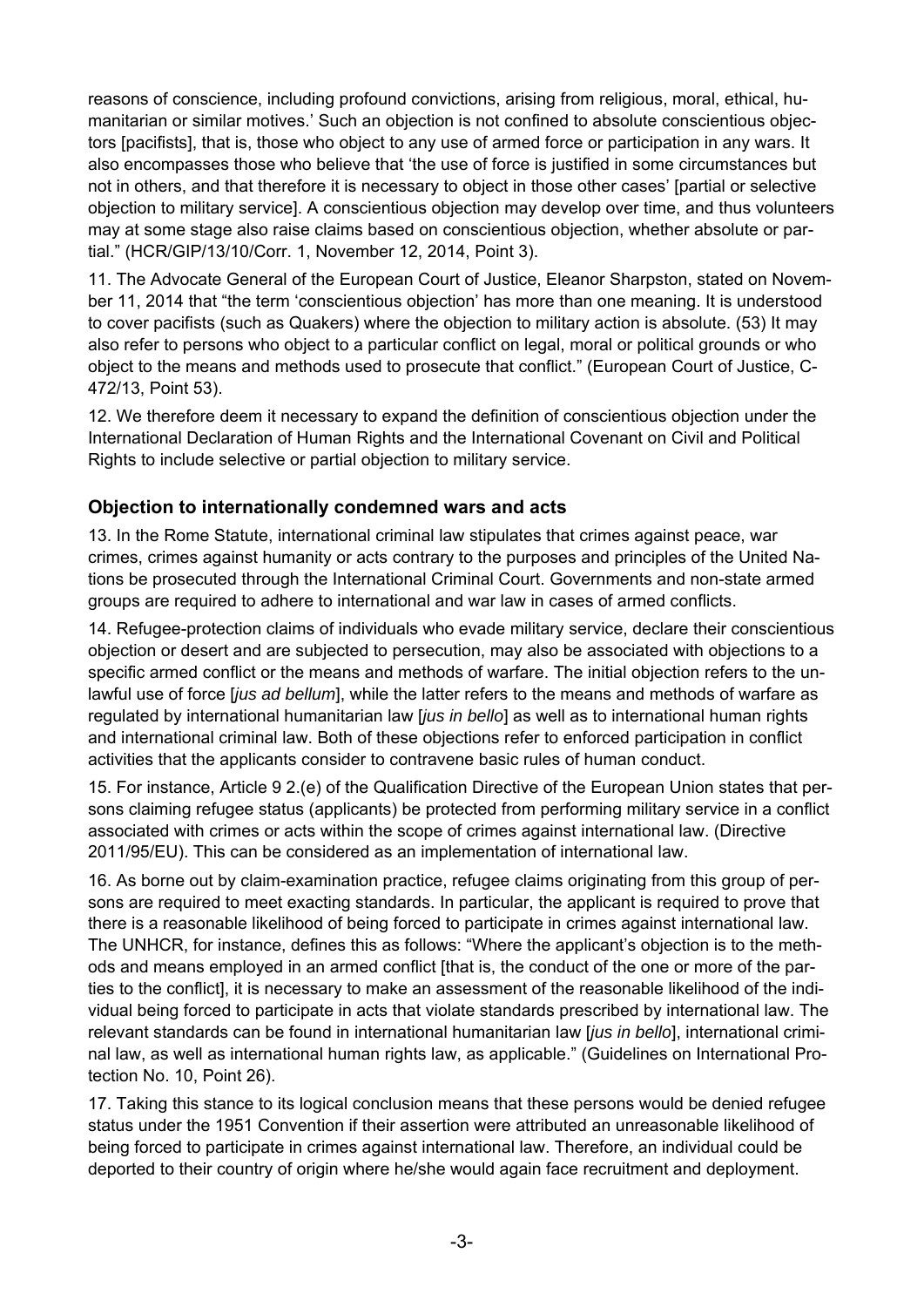18. With regard to the current war in Ukraine, in which Russian and Belarusian troops are involved in a war of aggression condemned by the United Nations, this would mean that men or women who evade this deployment and seek protection because of the threat of prosecution would have to prove that they would indeed be deployed to a war zone with a reasonable likelihood. This proof is likely to be available only in the rarest of cases. The nature of war is that the deployment of units is variable, not static, and depends on the strategy of the commanders. Accordingly, the commanders may decide to order short-term transfers to other units. This option may in fact mean deployment in war action. A deployment is therefore unpredictable for the individual soldier.

19. Currently, this is particularly true of the situation in Belarus. There, men of draft age are reacting to a wave of draft notices and leaving the country. They fear deployment in Ukraine and want to escape the order in time. However, it is still unclear to what extent Belarus will participate in the war. Nonetheless, draft evaders and deserters face criminal prosecution.

20. The condition of "reasonable likelihood" gives rise to an absurd result. Moreover, if such crimes are (probabilistically) assessed as infrequent or rare occurrences, individuals are faced with being forced to commit crimes against international law in the course of military action. After all, the question of how often and to what extent the risk of war-crime involvement may arise is not central to the decisions of most objectors – rather, it is being under threat of this contingency that matters to them. Similarly, it is not the frequency of war crimes that is made punishable by international criminal law, but war crimes themselves.

21. The requirement "to make an assessment of the reasonable likelihood of the individual being forced to participate in acts that violate standards" results in a further restriction for applicants. The applicant has to decide whether to evade, object or desert at a time when the nature of warfare is still unclear. However, an assessment of their application is conducted afterwards. Were an applicant to wait until the nature of warfare is clear or internationally condemned, an escape would be much more difficult and the likelihood of being forced to take part in these kinds of actions is greatly increased.

22. Therefore we see the need to ensure that individuals who opt out of internationally condemned wars or actions, who evade military service, declare their conscientious objection or desert, are protected under the 1951 Convention, even if there is only a low or unreasonable likelihood of being forced to take part in actions which violate international criminal law.

## **Persecution of particular social groups**

23. Because of their convictions derived from legal, moral, religious, ethnic or political beliefs, individuals who evade military service, declare their conscientious objection or desert and who are exposed to persecution, face prosecution or persecution by government or non-state armed groups. Regardless of their motives, the individual acts are construed as expressions of hostility towards the goals of the government or non-state armed group.

24. Moreover, it is not only the state, government and military that consider said individuals as opponents of the state's agenda, but also society itself. The following two cases may serve as examples.

25. In Turkey, where the human right of conscientious objection is not recognized either, conscientious objectors are not only liable to be punished several times for their convictions, but are also confronted with lifelong conscription duties. This, in turn, means that after serving a prison sentence they are eligible to be drafted again and therefore at risk of repeated punishment. The only chance of escape from this vicious circle is evasion of recruitment. In effect, individuals who do so forfeit their civil rights. They are neither able to obtain a passport nor be employed in a legal workplace. Their freedom of movement is restricted, and are at constant risk of being recruited and prosecuted; they must not open a bank account, and are not entitled to participate in elections. In January 2017, a directive of the Turkish government required all employers to have their employ-